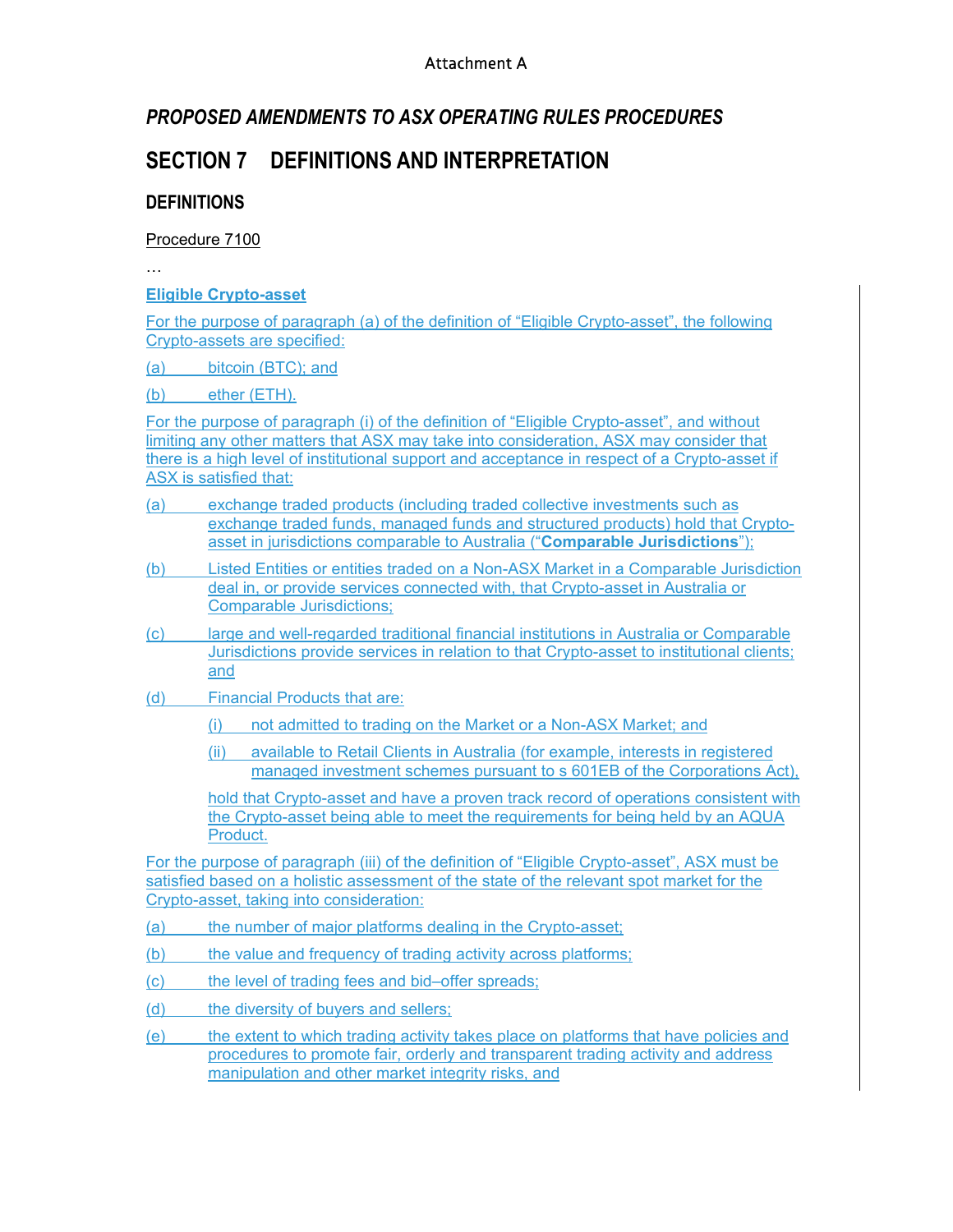## Attachment A

(f) the effectiveness of arbitrage activity between major platforms and consistency of pricing across major platforms.

For the purpose of paragraph (iv) of the definition of "Eligible Crypto-asset":

- (a) the standard of regulation in respect of a regulated futures market for trading derivatives linked to the Crypto-asset is that of a licensed derivatives market which is required to maintain a fair, orderly and transparent market for trading in cryptoasset futures; and
- (b) in respect of an overseas market in Comparable Jurisdiction, there should be standards that achieve equivalent regulatory outcomes to those achieved in Australia and the relevant futures market should be subject to oversight by a body empowered by law to supervise it.

For the avoidance of doubt, nothing in this Procedure to the definition of "Eligible Cryptoasset" limits any discretion that ASX has under the Rules, including in respect of any decision to approve the admission of an AQUA Product.

Introduced 30/05/22

…

#### **PROCEDURE 10A.3.3 REQUIREMENTS FOR ADMISSION**

For the purpose of Rule 10A.3.3(c)(i)(B), the following exchanges are specified:

- (a) a Non-ASX Market that is a member of the World Federation of Exchanges; and
- (b) a Non-ASX Market that is a member of the Federation of European Securities Exchanges.

For the purpose of Rule  $10A.3.3(c)(ii)(A)$ , the following indices are specified:

- (a) the Bloomberg AusBond Bank Bill Index;
- (b) the Bloomberg AusBond Master 0+ Yr Index;
- (c) the S&P/ASX Australian Fixed Interest Index;
- (d) the S&P/ASX Bank Bill Index;
- (e) the Barclays Global Aggregate Index;
- (f) the J.P. Morgan Emerging Markets Bond Index Global;
- (g) the Markit iBoxx Global Developed Markets Liquid High Yield Index;
- (h) the Markit iBoxx USD Liquid Investment Grade Index;
- (i) the Markit iBoxx EUR High Yield main cum crossover LC Index;
- (j) the Markit iBoxx ABF Pan-Asia Index;
- (k) the Markit iBoxx EUR Overall Index;
- (l) the Markit iBoxx GBP Overall Index;
- (m) the Markit iBoxx Global Inflation-Linked All USD Index;
- (n) the Markit iBoxx USD Overall Index;
- (o) the Markit iBoxx USD Emerging Markets Sovereigns Index.